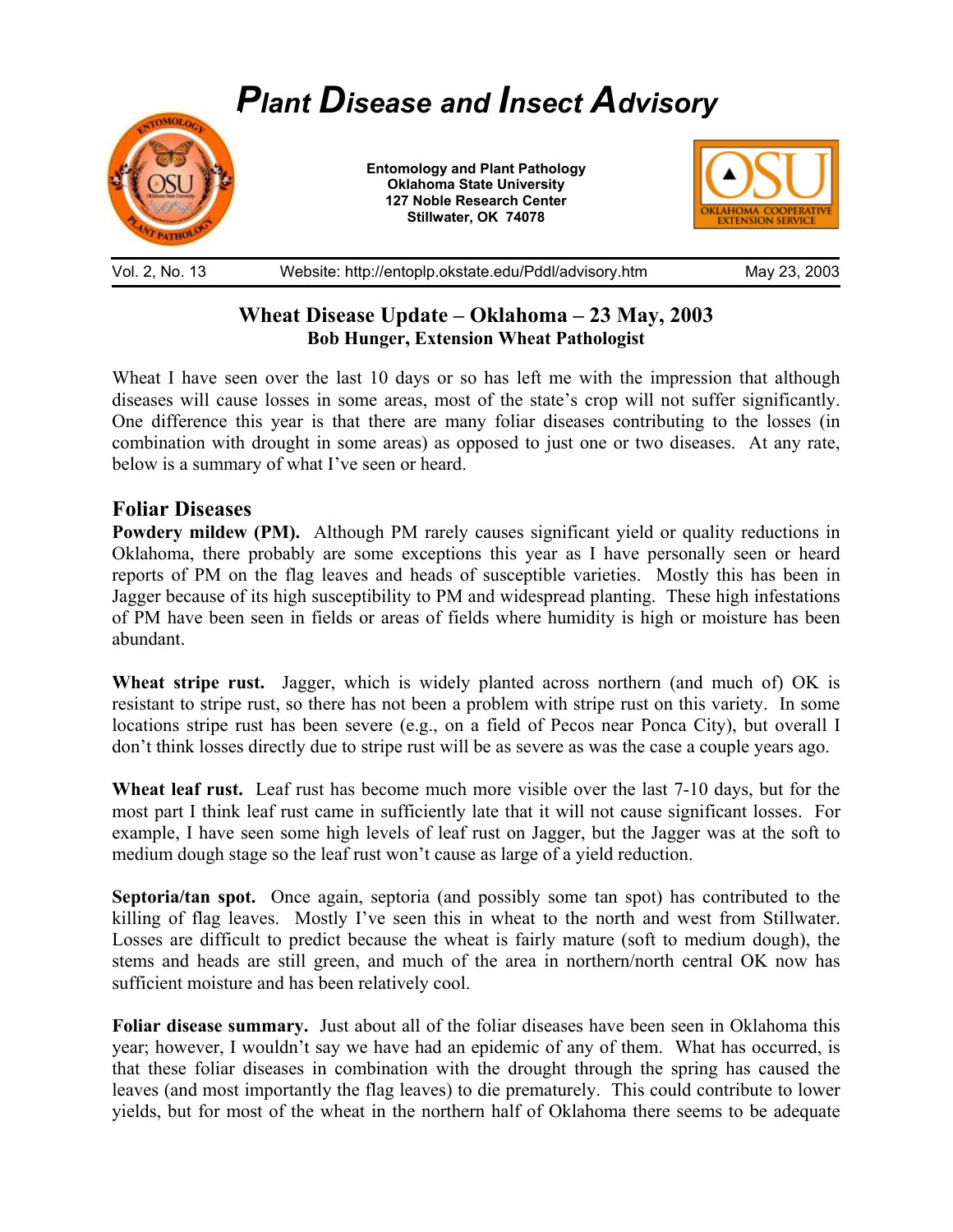moisture and with cool temperatures that are in the forecast, this should promote filling and finishing of the grain from the green stem and awns.

## **Other Diseases**

**Barley Yellow Dwarf Virus (BYDV).** I've seen BYDV symptoms most everywhere I've been, but these have been in scattered spots with little stunting. Hence, I believe these BYDV infections resulted from spring infestations of aphids and will not cause significant losses in this year's crop.

**Root rots.** Root rots (especially sharp eyespot caused by *Rhizoctonia* spp.) continue to be observed. However, with the cooler temperatures and moisture the characteristic whiteheads indicating root rot problems are not appearing in high incidence.

**Downy mildew.** We did receive a sample of wheat that was determined to be infected with the fungus *Sclerophthora macrospora*, which causes downy mildew or "crazy-top" of wheat (see accompanying photos). This fungus has a wide host range of grasses, and since it requires free moisture for part of its life cycle, downy mildew will be restricted to low-lying areas. This disease shouldn't cause significant losses, but can be confused with herbicide (especially 2,4-D) damage on wheat.



# **Other States**

 $\overline{a}$ 

The only information I've received from other states over the last ten days is the bulletin sent out by the Cereal Disease Lab in Minnesota. They indicate that as of the third week in May, harvest has commenced from southwestern Oklahoma to southern Georgia. Regarding diseases, they indicated that during the third week in May that leaf rust was increasing in south central Kansas and that in mid-May, although leaf rust was prevalent throughout Arkansas, this was later than usual and no significant yield losses were expected.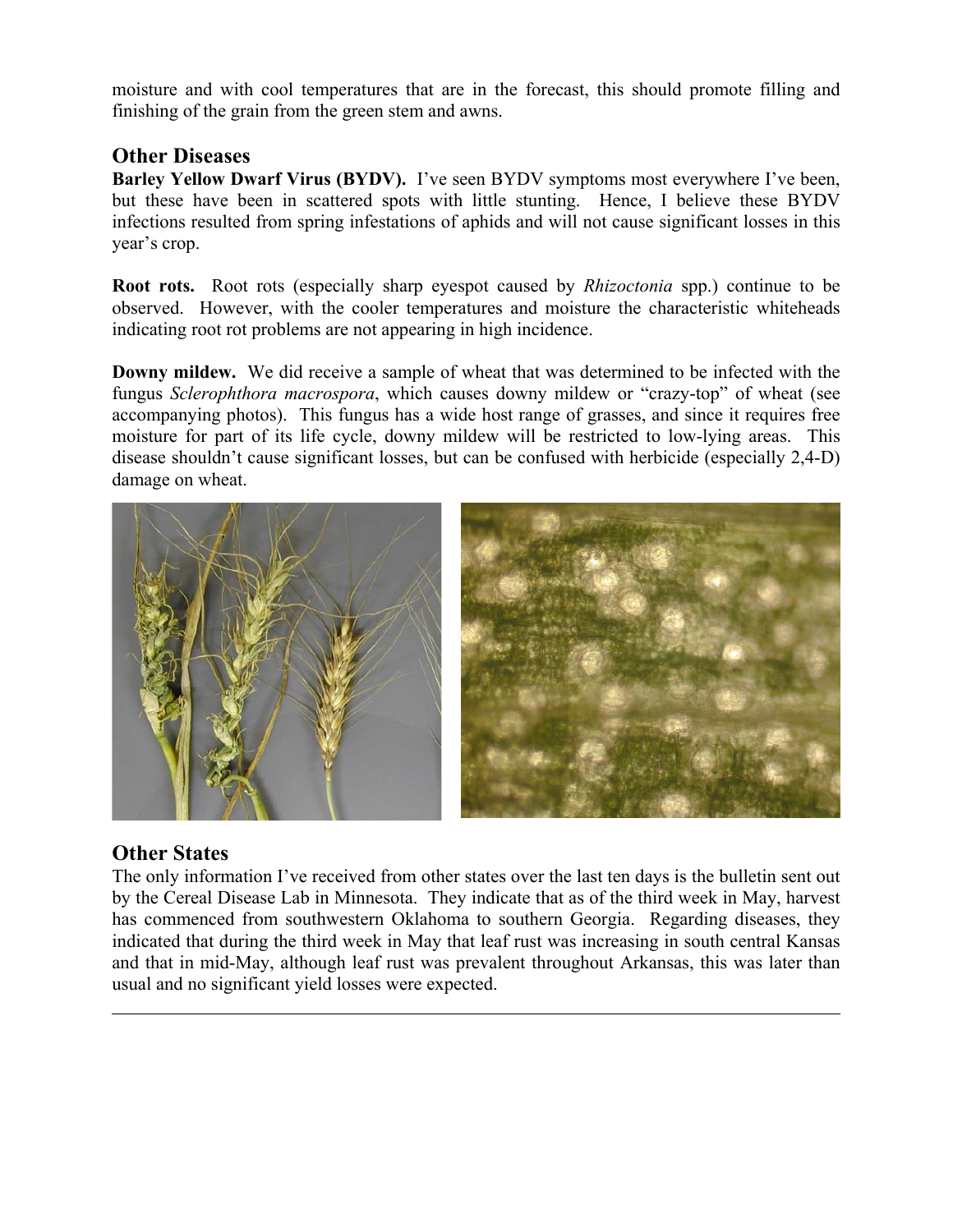#### **Black Cutworms in Turf Tom A. Royer, Extension Entomologist and Nathan Walker, Assistant Professor, Turf IPM**

We recently observed some black cutworm damage on a research green at the Plant Pathology Research farm in Stillwater. Black cutworms are one of three potential cutworm pests of golf greens in Oklahoma. The others include the bronze and variegated cutworm.

Black cutworm moths are grey with black markings, with a wingspan of 1.4-1.8 inches. They have a characteristic black "dagger" marking on their forewings. The larvae measure up to 2 inches when full grown. They undergo 7 instars, molting 6 times after they hatch. When they reach the  $4<sup>th</sup>$  instar, they begin to feed below the soil surface. Infestations in Oklahoma derive from a few resident larvae or pupae that successfully overwinter here, along with flushes of migrating moths that originate from more southern locations.



Black cutworms are a "tunneling cutworm", typically burrowing under the green's surface and emerging from their tunnel at night to feed. The damage often shows up as a circular spot of grass that is closely clipped, and actually can resemble a ball mark. Adult moths lay eggs on leaf blades. Because grass on a green is so frequently mowed, cutworm eggs deposited on the green



are removed with the mowed clippings. Most cutworm infestations on greens get started from eggs laid around the collar of the green, or from eggs that hatch in piles of grass clippings that are left too close to the green. The larvae feed above ground on leaf blades until they reach the  $3<sup>rd</sup>$  instar, then they move out onto the green surface and excavate a hole, or occupy aeration holes. A cutworm larva will mature in 20 to 40 days.

Black cutworms can be detected through close examination of the green, or by using a "soap flush." This simply involves mixing about 2 tablespoons of dishwashing soap into a gallon of water. Pour the water over the suspected infestations on the green and wait for 30 seconds to one minute. Any larvae present will become irritated by the soap, and come to the surface of the green. Greens should be regularly inspected for evidence of cutworm damage, and appropriate controls taken. Often, they leave trails in the dew at night as the move from the green collar to the green itself that can still be seen in the morning. While the presence of active bird feeding is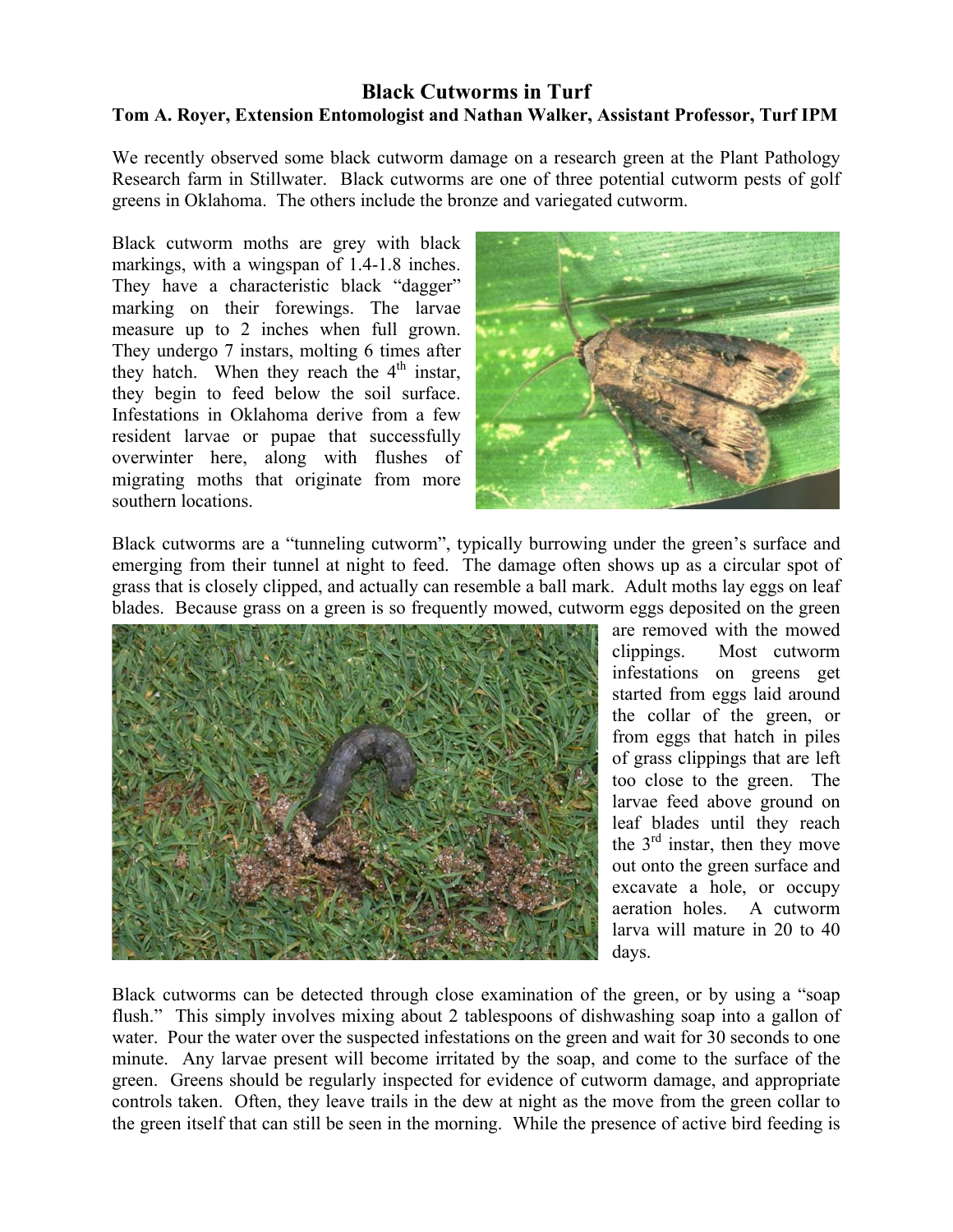a good indicator that cutworms are present, a soap flush should be used to confirm their presence, since other insects or earthworms may be a food choice for the birds.

There are a number of insecticides that are registered for control of black cutworms on golf courses that can provide excellent control, including Astro®, DeltaGard®, Demand®, Scimitar®, Talstar®, or Tempo®. Conserve<sup>™,</sup> which is derived from a naturally-occurring bacterium, is also registered, as is Sevin® (carbaryl). Carefully read the label for use patterns, some products may be registered for all turf uses, while others may not.

#### **Lecanium Scales are Hatching Tom Royer, Extension Entomologist**

On May14, I observed lecanium scales hatching on several infested trees in Oklahoma City. The term lecanium scale is used to identify a group of similar scales that occur on trees and shrubs. The most common species is probably the European fruit lecanium, which infests numerous species of ornamental and fruit trees. Mature scales are chestnut brown, and measure up to from  $\frac{1}{8}$  to  $\frac{1}{4}$  inch in diameter, and are attached to the stem tissue. Heavy infestations can cause branches to become weakened and die.

 $\overline{a}$ 



Lecanium scales are difficult to control unless they are treated when newly hatched crawlers are active. These scales overwinter as  $2<sup>nd</sup>$  instar nymphs, maturing in early spring. Adult females lay from 300-5000 eggs, which remain under the protective covering provided by the mother scale. The crawlers hatch underneath the scale covering and crawl away to attach to the



underside of leaves. Later in the summer, they migrate back to the stem tissue where they reattach and spend the winter.

Most healthy trees can withstand some scale infestation. If infestations are heavy, control can be achieved with insecticidal soaps, horticulture oils, or various commercially available insecticide products. The most common problem in controlling lecanium scales arises from inadequate spray coverage on the underside of the leaves, or poor timing of the application. Even when sprays are timed for optimum effect, a second application may be needed about 10 days after the first, especially if infestations are